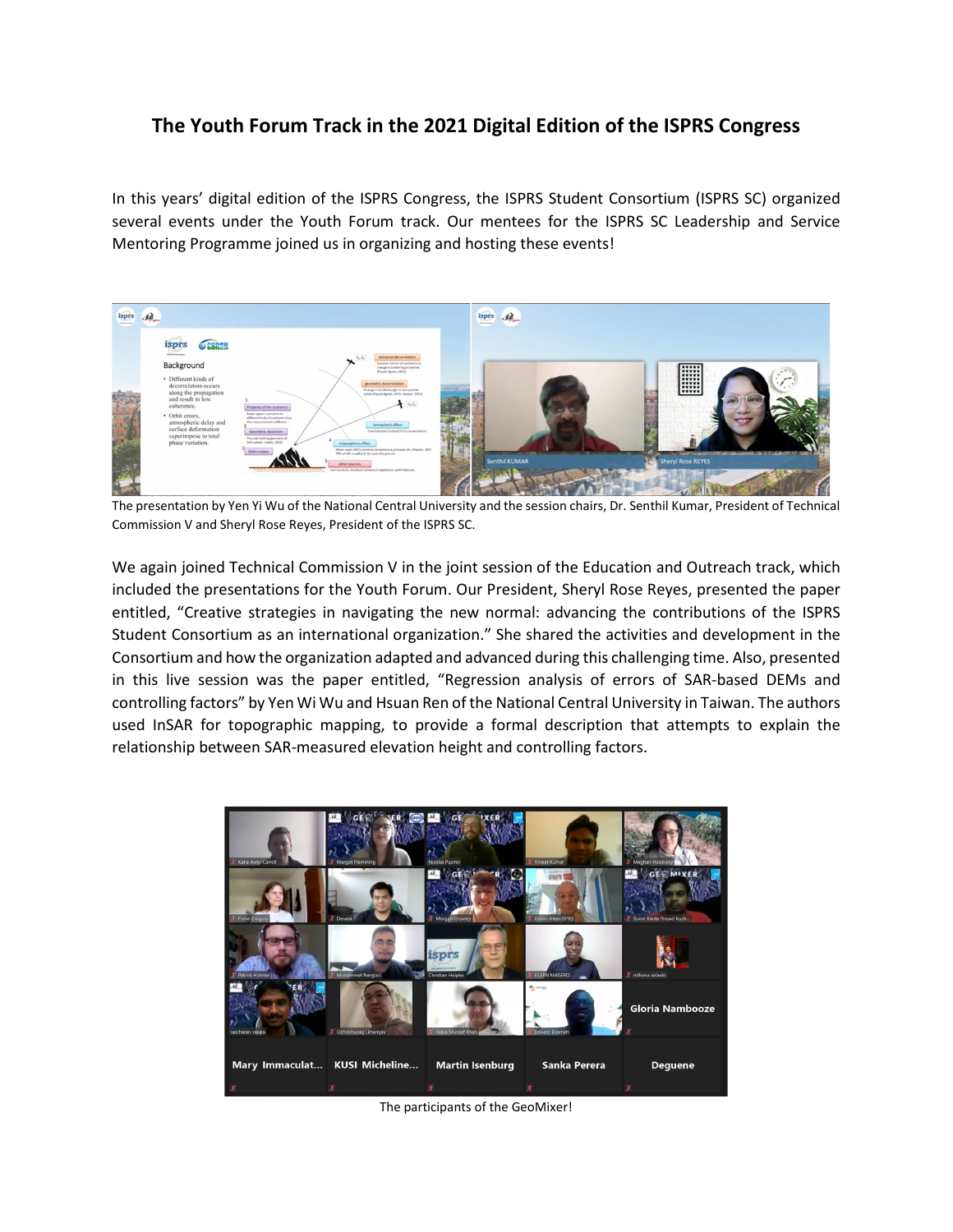Together with our partner organizations, namely, the Ladies of Landsat, Sisters of SAR, IEEE GRSS IDEA and the Mato Grosso do Sul Student Branch Chapter, the ASPRS Student Advisory Council, the Asian Association on Remote Sensing (AARS) and the ISPRS White Elephant Club, the ISPRS SC brought the GeoMixer in this year's Congress! The event gathered members of the remote sensing, photogrammetry, and geospatial communities at all career stages and from around the world, together with this year's Congress delegates. We had the honor of having several White Elephant Club members joining the GeoMixer and the current ISPRS President, Dr. Christian Heipke, interacting with our participants and playing the game, "Scattergories," which proved to be challenging and fun! We had about 38 participants who joined us in this virtual networking event.



Dr. Christian Heipke presenting on the roles of remote sensing, photogrammetry and spatial information science in sustainable development and our special guests for the panel discussion, which was moderated by the ISPRS SC President, together with Adele Roccato of UNEP.

Finally, the main highlight of this year's Youth Forum track is the forum entitled, "Towards Transformational Change: Potential Contributions of ISPRS and the Role of the Youth in Sustainable Development." This forum was organized in partnership with the United Nations Environment Programme (UNEP). The main objectives of this forum were to promote the recently released Global Environment Outlook 6 for Youth report (#GEO6YouthReport, [https://www.unep.org/resources/geo-6-youth\)](https://www.unep.org/resources/geo-6-youth) and to engage the youth and experts in ISPRS in a discussion about the linkages between sustainable development and the fields of remote sensing, photogrammetry and spatial information science. We had the privilege of having the GEO for Youth Authors, AlAnoud Al-Khatlan and our President, Sheryl Rose Reyes, sharing the valuable information from UNEP's first fully interactive epublication. This presentation was followed by Dr. Christian Heipke's discussion on the roles of remote sensing, photogrammetry and spatial information science in sustainable development. This was followed by a panel discussion with our special guests, Maria Antonia Brovelli (Politecnico di Milano), Khaled Mashfiq (UNOSAT), Laura Mugeha (Sanergy/Youth Mappers), Thuy Le Toan (CESBIO) and Pierre Boileau (UNEP). The discussion was driven by questions that would help identify the roles of ISPRS and the contributions of the youth towards a more sustainable society. We also requested audience participation through questions we posted via Mentimeter.

The ISPRS SC Board of Directors and the Leadership and Service Mentoring Programme mentees would like to extend our sincerest gratitude to everyone who supported our events in this year's ISPRS Congress!